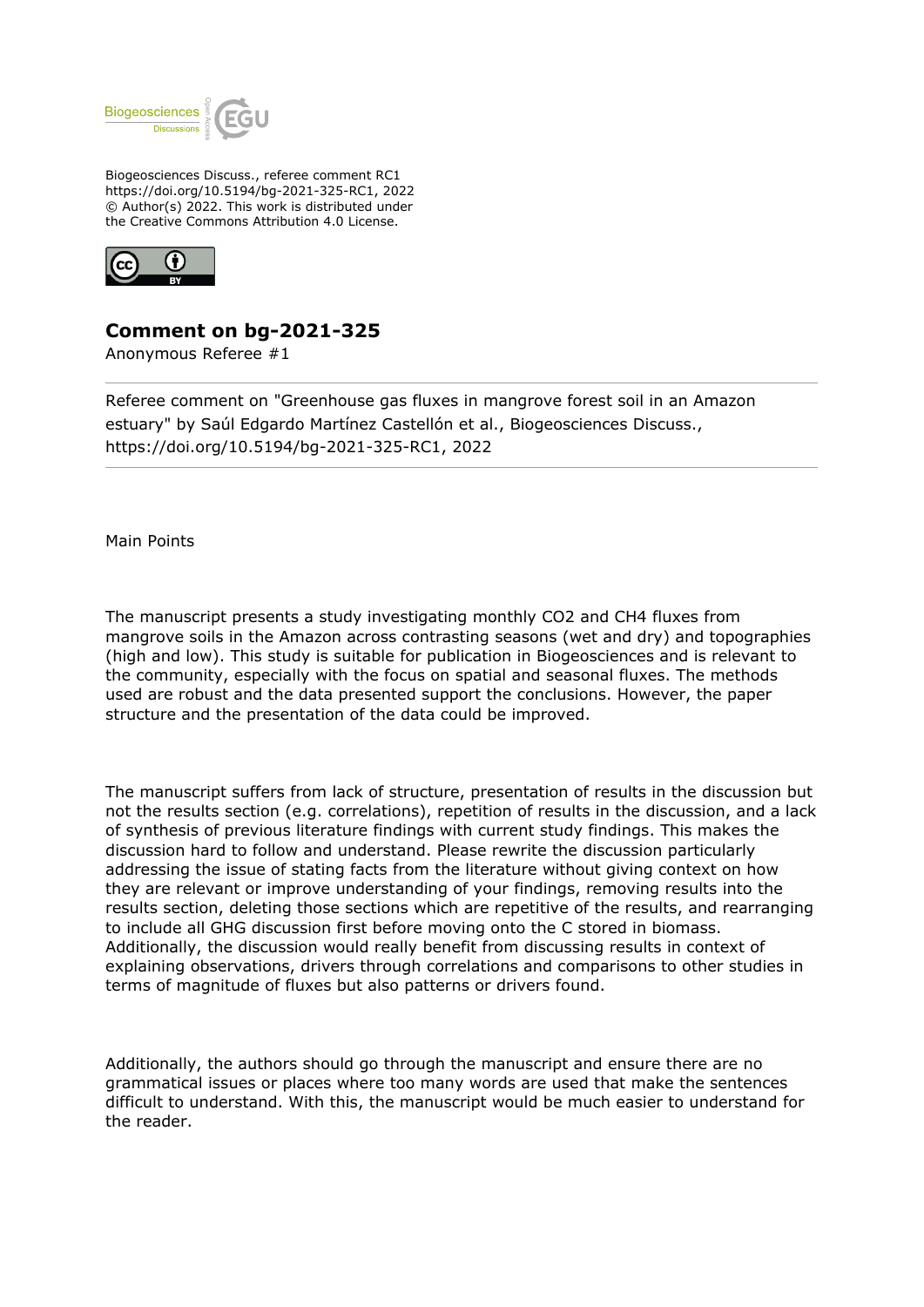## Scientific Points

A lot of space is given to the aboveground biomass and carbon stored there, however, this is not the main point of the paper and provides minimal impact. It would be better to tie this into the offset from the GHG emissions in the discussion to justify the value in the paper. For example, calculating how much carbon is stored and how much is emitted through soil emissions, however, to do this the best way you need belowground C stocks too and I don't think you measured these?

It is not clear how the statistical analysis was performed as it is not clear how the data was averaged. For the seasonal data is it average monthly fluxes in the wet compared with average monthly fluxes in the dry season? For the spatial comparison it is stated in Line 182 'between the different sites' but is this the sampling sites or between high and low topographies? It is also not clear when a t-test and when an ANOVA was used, the caption for Table 1 only mentions Kruskal-Wallis. If a t-test was used then this should be paired when comparing seasons because it is the same sampling sites being investigated. A Pearson correlation was used to determine relationships between gas fluxes and soil properties, however, gas fluxes were taken monthly and soil properties only once per season. Were the correlations performed on seasonally averaged gas flux data?

Data from Table 1 would be better presented in a graph instead. I think this is Figure 4 but why is that so far through the paper? The point of the paper is looking at CO2 and CH4 fluxes and I cannot see them clearly presented until the discussion. I think it is really great to provide actual flux values as lots of studies do not, but these could be presented in the SI.

I suggest presenting CH4 fluxes as mg m-2 d-1 as the values are very small as g m-2 d-1

Technical Points

Line 16 – contrasting topographical gradient should be replaced with contrasting topographies

Line 18-20 – this sentence is confusing and has some grammar issues, please rewrite. This is often true through the manuscript so please read through and improve sentence structure throughout to aid understanding.

The abstract does not include the fluxes of CO2 and CH4, instead the variation between topographies and season is first discussed. Please include the values first and then state the variation.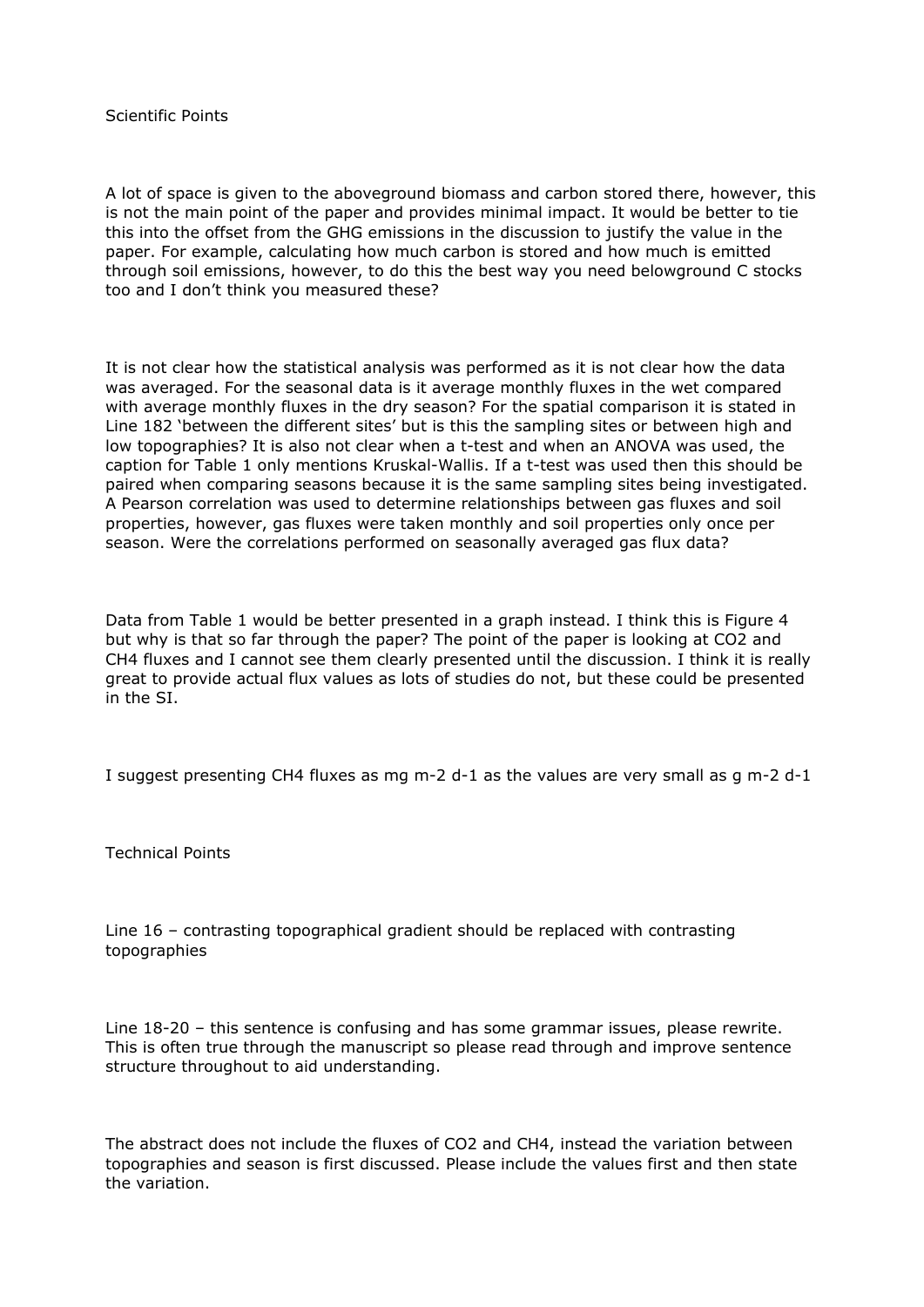Line 21-22 – These mention CH4 fluxes between high and low topography but are contradictory. Please rewrite with the correct observations.

Line 24-26 – This sentence is confusing and needs rewriting with more context, you are stating the GWP of the mangroves through CO2-equivalents but it is not clear.

Line 29 – replace macro tide with macrotidal

Line 38-40 – This does not fit with the previous sentence and perhaps needs moving earlier in the paragraph

Line 51 – The flux unit needs spaces between g, C and yr

Line 52-66 – This could be restructured so that the estimates of CO2 and CH4 emissions from tropical mangroves are presented together and then the effects of flooding as a control on CO2 and CH4 fluxes discussed.

Related to the point above, there are some issues with the structure of the introduction making it difficult to follow and preventing the knowledge gaps and importance etc being clearly presented.

Line 60-61 – Sulphate reduction generally inhibits methanogenesis, as you discuss in the discussion, but here you say sulphate reduction increases CH4 formation.

Line 67-71 – I think the objectives of the study could be clearer. Spatial variation is being investigated but it is specifically high versus low topography, I would add an extra sentence stating this and that the seasonal variation captures wet and dry seasons. This can then lead to flooding and salinity being key controls you are looking at. Also mention the controls of soil properties on these fluxes are being investigated.

Line 68 – pristine may be a better description than non-anthropized

Line 77 – coastal strip, should this be a coastal strip/area of mangroves?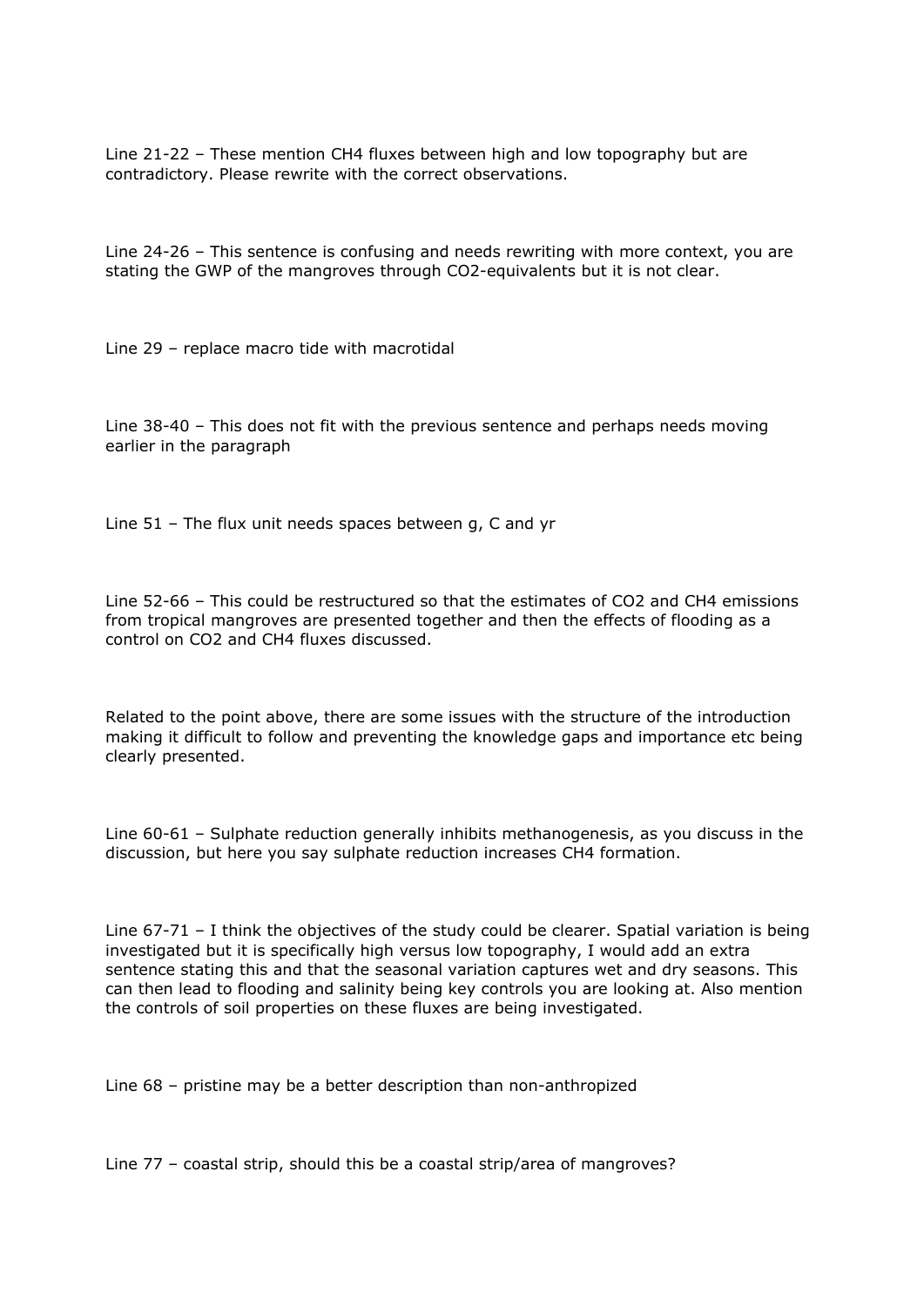Line 78 – Am type, best to say tropical monsoon

Line 90-91 – Average mean salinity – is that in the river water or in the mangrove sites?

Line 106 – Four sampling sites - are these what you later call stations? It was not clear to me in the paper if the sampling sites were later referred to as stations or if you are referring to something else? When you state in the results there was no difference between station are you comparing low and high topography or sampling sites at the same topography?

Line 110 – flux for each chamber was measured – at this point it is not clear if a chamber is equivalent to a sampling site, or if there are multiple chambers at each sampling site. I think you can just say gas fluxes were measured during periods…

Line 111 – states when the low topography was measured, was the high topography measured at the same time or when was this measured?

Line 114 – replace 'by a macro tide dynamics' with 'by macrotidal dynamics'

Line 119 – Describe the sampling locations before this section, and then have these subsections talking about what was measured and how. You reference here being the same as the gas flux sites, but we haven't had details of those yet so I think presenting the sampling locations/plots first will make everything clearer

Line 129 – Soil sampling and environmental characterisation was measured once during wet and dry season, so when the Pearson correlations were calculated, was this done with seasonal flux data? I don't think this was very clear so please state this in the statistical analysis section.

Line 133 – soil samples were properly stored – please give details instead of writing this.

Line 152 – You switched from gas flux measurement to flow measurement, be consistent throughout and use gas flux measurement.

Line 152 and 155 - Suggest using T<sub>air</sub> with air as subscript, same for T<sub>s</sub> for soil temp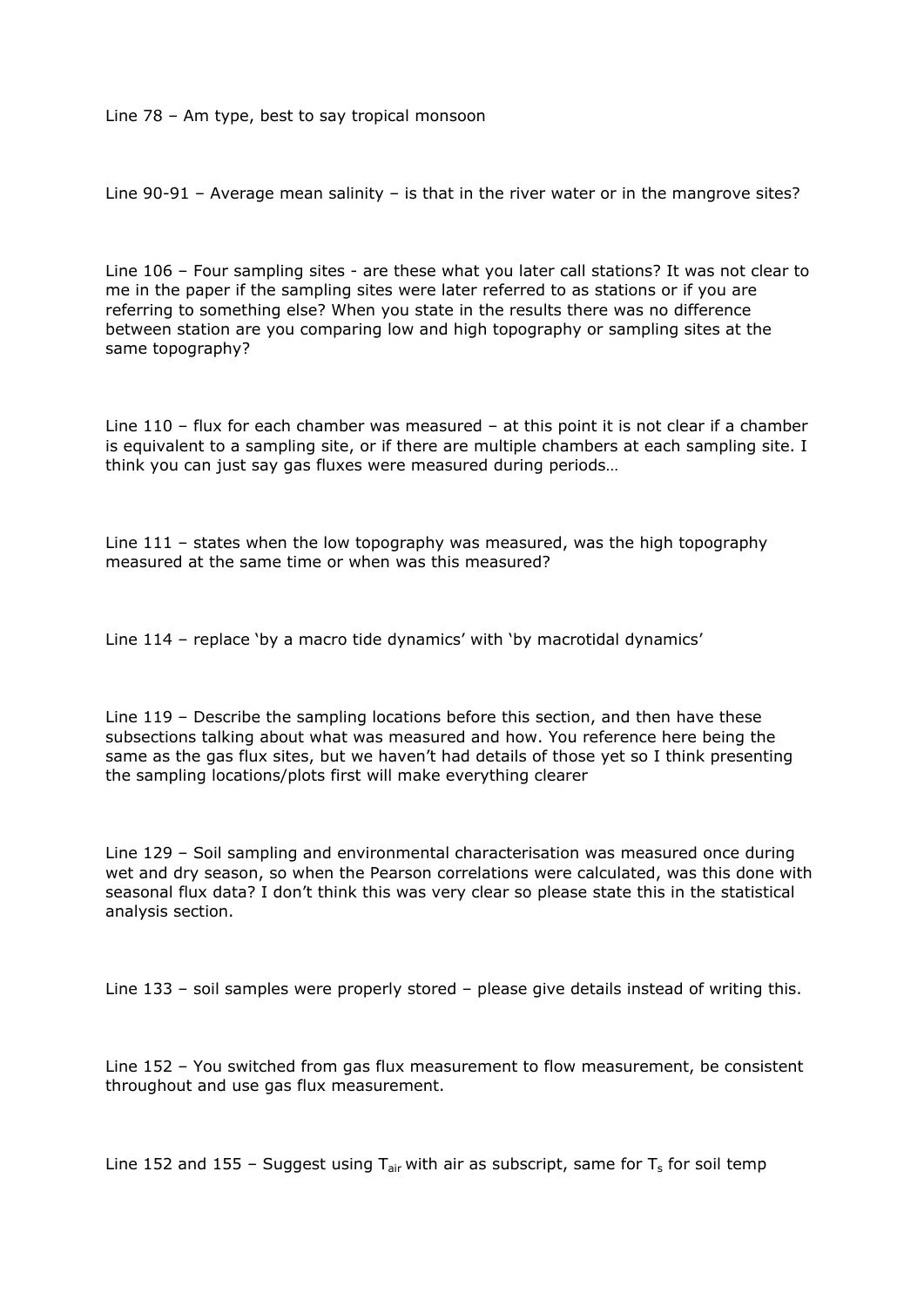Line 156 – Remove sequentially

Line 159 – Should be flux measurements

Line 161 – how were plots randomly selected?

Line 169 – Please give details of the standard gas used for calibration

Line 177-178 – So the 6% of data with weak regression were considered as zero?

Line 182 – different sites, is this between the high and low topography?

Line 186 – Remove 'and' after with.

Line 188 – Please add the details of the relationships between gas fluxes and soil properties to the results section.

Figure 2 – Axis label Dez should be Dec

Line 200 – Rearrange the gas flux data to first present the mean and range of the fluxes and then discuss the stats and differences spatially and seasonally.

Line 203 – Should this say only differed significantly?

Line 203 – Replace among with between

Table 1 – The presentation of the stats in this table is very confusing. Do lowercase letters compare monthly fluxes between high and low topography, and uppercase letters compare dry versus wet seasonal data for each topography? As stated above I do not know what the stations refer to and so I don't understand some of the comparisons – maybe the uppercase letters are not comparing dry versus wet but something to do with the stations?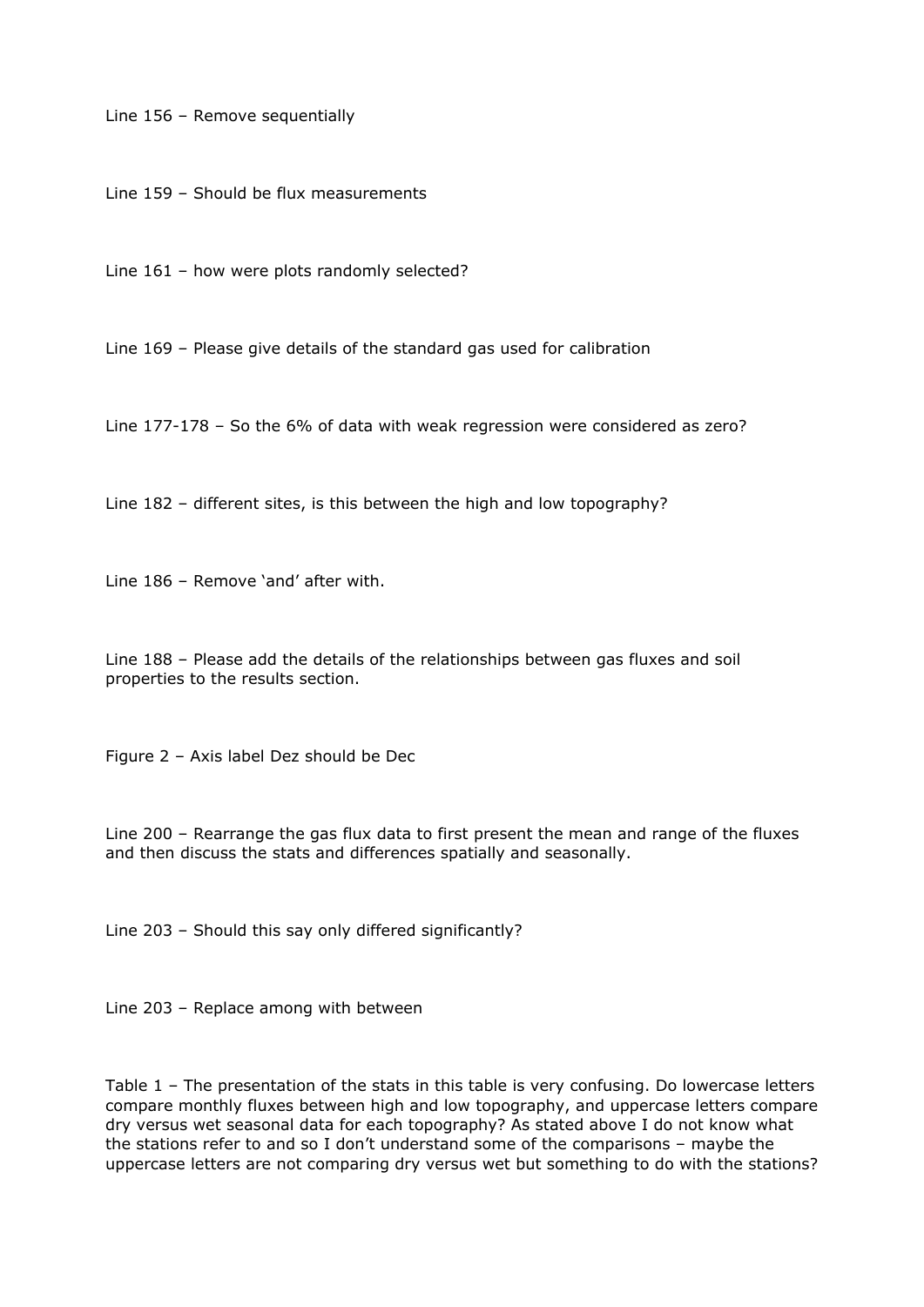Line 213 – Add here that this is seasonal data comparison now

Paragraph on line 222 – This would be clearer if it was rearranged to start saying greenhouse gas fluxes were only sig different between topograpohies in the dry season where co2 fluxes were higher at the high topography and ch4 fluxes were higher at the low topography.

Line 225 – I am not sure what you refer to here with 'with this' and so I am not sure if you are presenting here the fluxes over the dry season or across all topographies?

Line 229-242 – Here you sometimes say high versus low topography and sometimes between stations. As mentioned earlier I am not clear on what the stations are referring to, in any case it would be best to stick with the same naming e.g. always talking about high versus low topography.

Line 234 – remove variable

Line 249 – Replace CT with TC, here and elsewhere

Line 258 – Replace MO with OM, here and elsewhere

Line 266 – Tar should be Tair?

Line 271 – Vv is not defined, please define here

Line 292 – Replace e with and

Line 293-294 – I think you mean to say rainier than long-term average in the dry and less rainy in the wet season than the long-term average, because on figure 2 ppt is higher in the wet and lower in the dry.

Line 298 – Here you present the total carbon rate – do you mean the total carbon fluxes? The units are in CO2 not C so I am not sure how this is carbon flux. How was this total emission calculated? Through converting CH4 emissions to CO2-equivalent emissions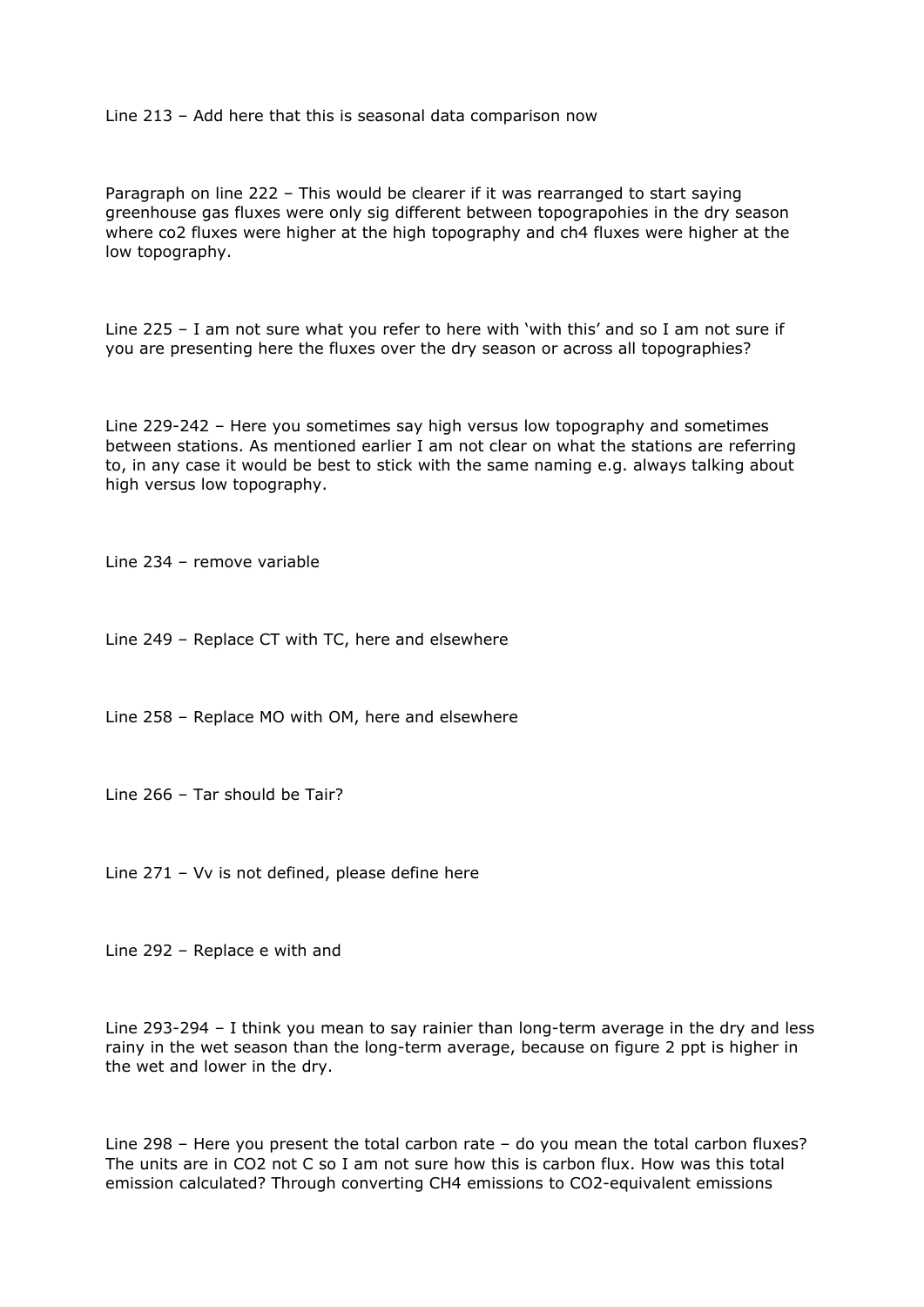using sustained global warming potentials?

If figure 4 is the data from table 1 plotted onto graphs, then why are there no statistical differences presented on here?

Figure 4 – I suggest a different naming scheme for topography, using T\_high and T\_low I am automatically thinking of temperature and then I was trying to work out what the temperature differences were.

Line 315-316 – Why not compare the annual CH4 flux, like you did for CO2?

Line 314-323 – Here it is stated that CO2 is higher than literature values and CH4 is lower but this is just stated with no discussion of why this may be true, for example, do you have less flooding due to combining the low and high topographies in this analysis? Is it due to soil properties here being less favourable for methanogenesis and more favourable for aerobic respiration?

Line 324 – Here the discussion on biomass is in the middle of all the gas flux discussion, move this to after the gas flux has been discussed.

Line 333-334 – I'm not sure how your results show the mangroves are more productive than previously known. You have C storage at lower capacity than estimated for brazilian mangroves, then state a primary production for tropical mangrove forests with no relation to your measurements here (unless I missed it) and then say the mangroves are more productive than previously known.

Line 372-374 - This sentence is very hard to follow. This is an example of where the whole manuscript could benefit from another proofread to check for clarity. Additionally, to reduce sentence length where unnecessary text is used that makes the point of the sentence harder to understand as the reader.

Line 379 – High tide or rainy season? Because all fluxes are measured at low tide I think. If this is not correct please make this clear.

Line 388 – replace generates with favours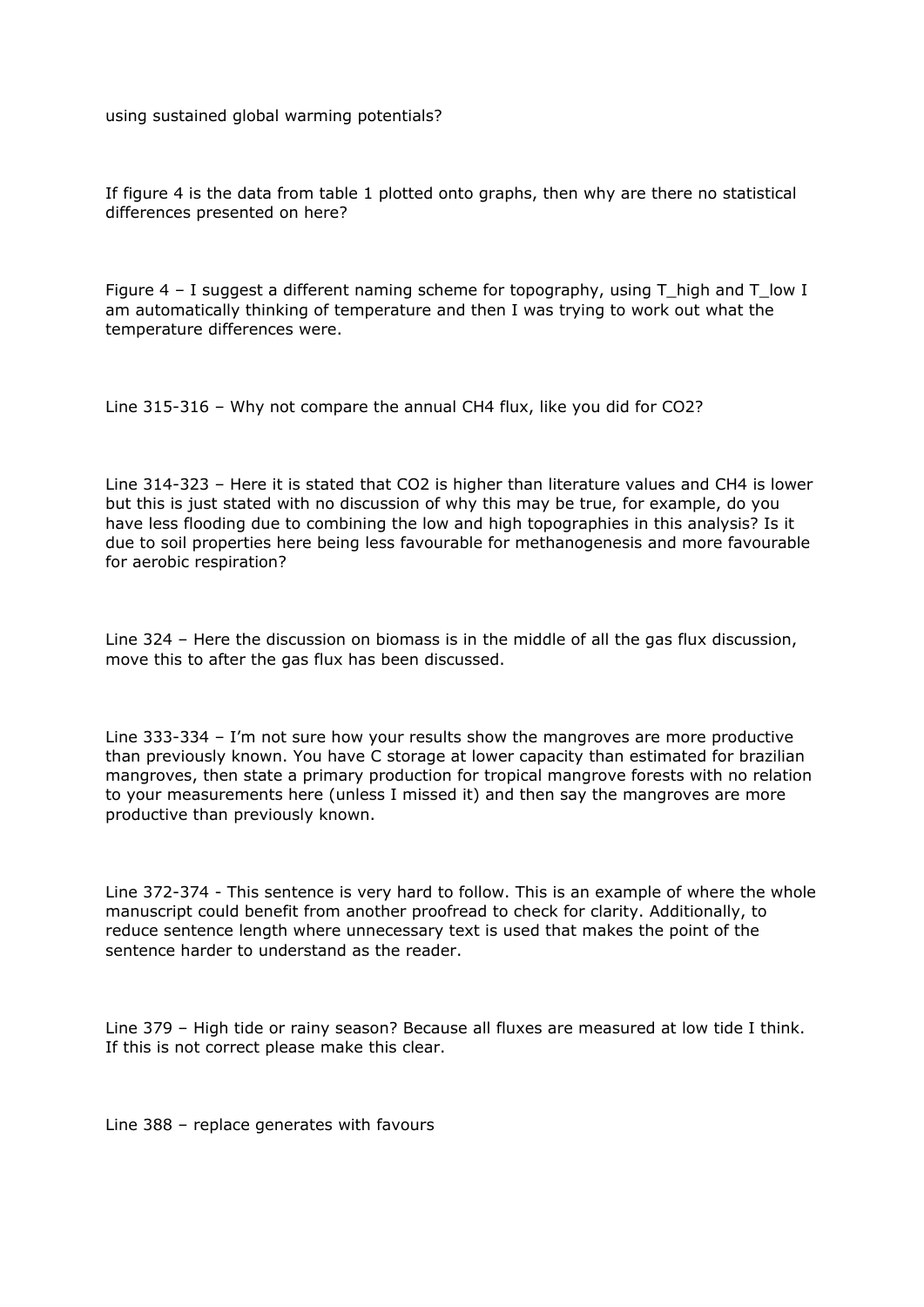Line 389-392 – Please also rewrite this sentence

Line 409-410 – Better correlate dto which characteristics?

Line 410 – Positive or negative correlations?

Line 415 - Here this is an interesting point but it seems you are saying that higher soil moisture should give a lower ch4 efflux, but you also show and state earlier that lower topography with more flooding has higher ch4 due to anoxic conditions. I think it would be good to really refine these points and discuss them together. This is another example of where there is lots of comparison and citations of other literature but it is not always pulled together in a coherent way.

Line 424-425 – Here you say increasing soil moisture increases gas diffusion rates but earlier you said high soil moisture decreases gas diffusion rates

Line 430 – DO you mean here that during the dry season the high tides cause anoxic soil conditions, or are you comparing dry and wet seasons?

Line 430-432 – I am not sure what this is relevant to.

Line 433 – I am not sure why this is relevant, you are not discussing sulphate reduction but CO2 and CH4 fluxes, and this sentence does not seem to link to your next points clearly.

Line 441-444 – Is there a reason that this same mechanism would not be occurring in the mangroves you are comparing your results with?

Table 5 gives correlation coefficients with annual data, so it would be good to plot the annual fluxes onto figure 4.

Line 451 – This was not clear to me. Are you saying that tidal movement is more important for flooding in the dry season, therefore, there is also higher salinity?